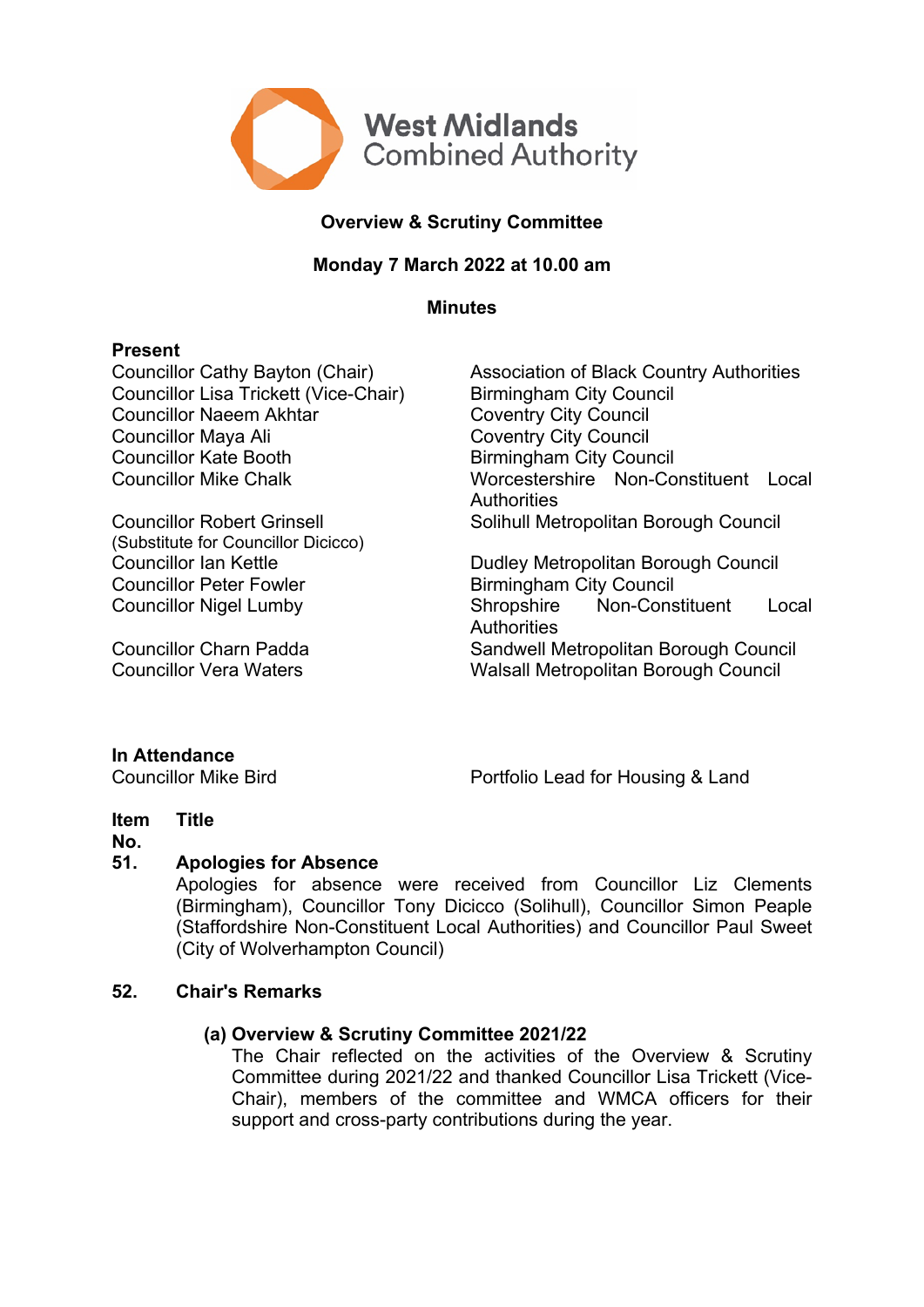# **(b) Scrutiny Review: Helping to Deliver Affordable and Social Housing**

A review of the WMCA's Housing & Land Policy: Helping to Deliver Affordable and Social Housing had now concluded, and the findings of the scrutiny panel would be reported to Overview & Scrutiny Committee on 7 March 2022.

# **(c) Scrutiny Review: Delivery of Local Skills Training**

At the last meeting it was reported that a review would be undertaken to understand the impact of the devolution of the Adult Education Budget to the WMCA on the delivery of local skills training within the region, and to identify the challenges and ways in which the West Midlands Combined Authority and Local Authorities could better target skills needs in the region particularly in relation to the big economic challenges.

The scrutiny panel had yet to receive its strategic report to help inform its key lines of enquiry and therefore, to ensure that the review was as effective as possible, it was agreed to defer the review until 2022/23.

## **53. Minutes - 10 January 2022**

The minutes of the meeting held on 10 January 2022 were agreed as a correct record.

**54. Mayoral Question Time: Budget - Response from the Mayor to the recommendations presented to the WMCA Board on 14 January 2022** The committee noted the response received from the Mayor in respect of the observations it had identified following the Budget Q&A session on 15 December 2021.

Resolved:

(1) The report be noted.

**55. Affordable Housing Delivery with Housing Associations: Progress update**

The committee considered a report of the Director of Housing and Regeneration that provided an update on the direction of travel on the ongoing work of the WMCA and housing associations partners to establish a collective approach to the delivery of additional affordable housing across the region.

Councillor Mike Bird, Portfolio Lead for Housing & Land provided an overview of the affordable housing programme, joint working, the successful delivery of housing to date, challenges and priorities for the Housing & Land Delivery Board.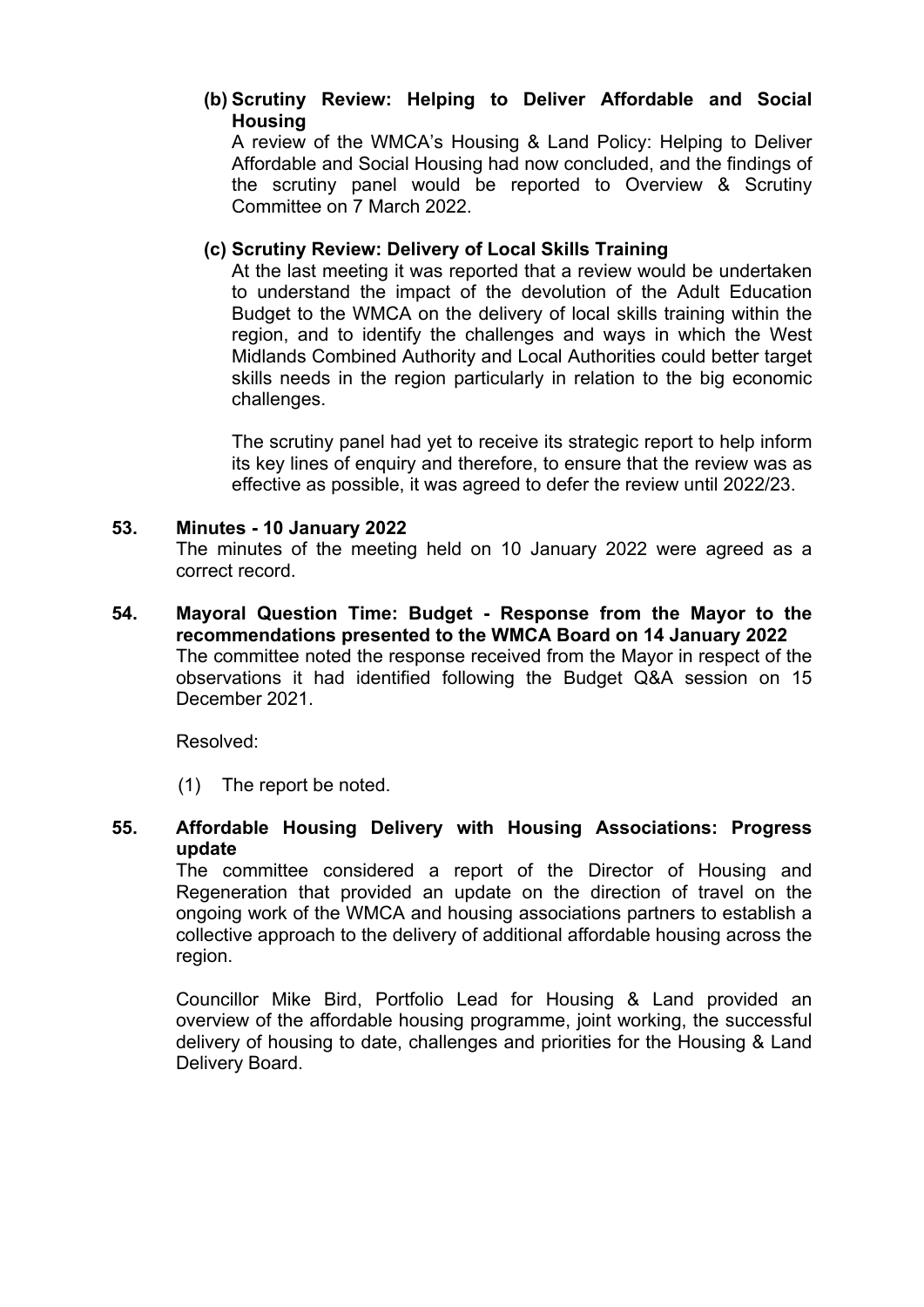There had been significant progress made in the recent months regarding the joint pilot approach and its potential to deliver additional affordable homes. During the discussion, the Director of Housing & Regeneration explained the reasoning behind the introduction of the WMCA's affordable housing target and explored comments as to how the WMCA reviewed the different affordable housing levels within areas and across the region.

The committee welcomed the work undertaken and progress made to date regarding the proposed pilot package.

Resolved:

- (1) The positive progress with the work taking place under the Housing & Land Delivery Board to improve the collaboration and co-investment in the region between housing associations and WMCA to secure more social and affordable housing to meet local needs be welcomed.
- (2) That the collaboration that was part of broad package of affordable housing measures and initiatives being progressed under the Housing & Land portfolio be noted; and
- (3) The specific work taking place on a new innovative joint approach with a group of housing associations in the region to deliver additional affordable housing and wider socio-economic outcomes on WMCA land be welcomed and noted.

## **56. Progress Update: Scrutiny Review - Helping to Deliver Affordable and Social Housing**

The committee considered a verbal report from Councillor Lisa Trickett on the findings of the recent scrutiny review undertaken to examine the role and remit of the WMCA to deliver affordable and social housing within the West Midlands through the use of the Brownfield Land Remediation Fund, and to consider how this supported and added value to the responsibilities of the constituent authorities in respect of affordable and social housing provision.

The review group conducted face-to-face interviews with a range of key witnesses to help inform its conclusions and recommendations. During the consideration of the written and oral evidence gathered during the review, a number of key challenges and issues were identified, including the long term financial plans of local authorities and the drive to receive a receipt on the sale of land which undermined the capability to develop and bring forward affordable and social housing within the region, the shortage of land, an increase in flip sales, issues with capacity, capability and the costs of land assembly and Compulsory Purchase Orders. It was recognised that there were opportunities to share expertise across the WMCA area to address this issue.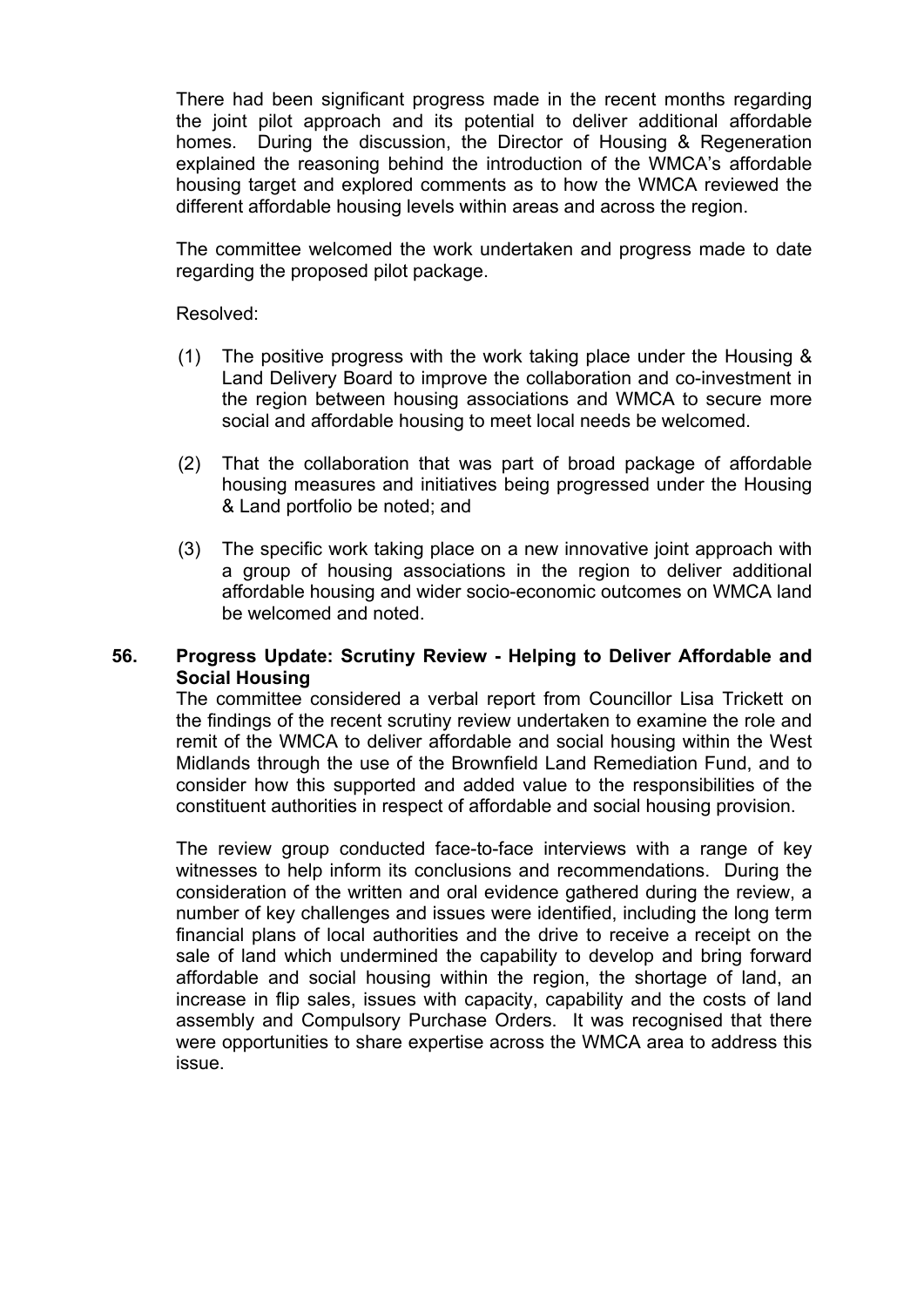The WMCA was commended on its focus on affordable housing and its 20% target however, the review group noted the consequences that this had on the behaviours in the market. The review group were also advised that the Government set affordable housing areas and the impact that this had on the delivery of affordable and social housing across the region was acknowledged.

The committee discussed and shared comments on the importance of understanding the differential housing needs within the region. Concern was also expressed on the growth within the private sector and impact that temporary accommodation had on individuals and children.

It was considered that the Levelling up White Paper together with the affordable housing joint venture delivered an opportunity for a collective, collaborative approach to addressing the housing need of the region.

Resolved:

- (1) That the findings of the review be noted; and
- (2) A report on the findings and conclusions of the Overview & Scrutiny Committee to be submitted to the WMCA Board on 18 March 2022, with a request for a collective, collaborative leadership approach to address the housing need within the region.

#### **57. Engagement of Independent Remuneration Panel**

The committee received an update on the WMCA's governance review and the progress being made on the establishment of an Independent Remuneration Panel.

A report seeking the approval to establish an Independent Remuneration Panel would be presented to the WMCA Board on 18 March 2022. The Interim Director of Law & Governance provided an overview of the composition of the panel, its focus and timescales.

The panel would undertake a review of the allowances paid to the Mayor and Deputy Mayor and it was envisaged that it would also review the responsibilities of other committee members, including the allowances paid to members of the Transport Delivery Committee.

The committee emphasised the need for a review of the allowances associated with the Mayor and Deputy Mayor and all other committees and boards, including the allowances paid to the Transport Delivery Committee, to be reviewed at the same time and a report to be considered by the WMCA Board at its meeting in June. Members expressed its concern at the length of time it had taken to review the allowances scheme and sought assurances that all areas would be reviewed by the Independent Remuneration Panel. This would ensure that the WMCA Board was able to consider and reach a view of the payment of allowances for members involved in WMCA activity in totality, rather than separate reports to separate meetings which could give rise to an inconsistent and contradictory scheme of allowances across the WMCA as currently existed.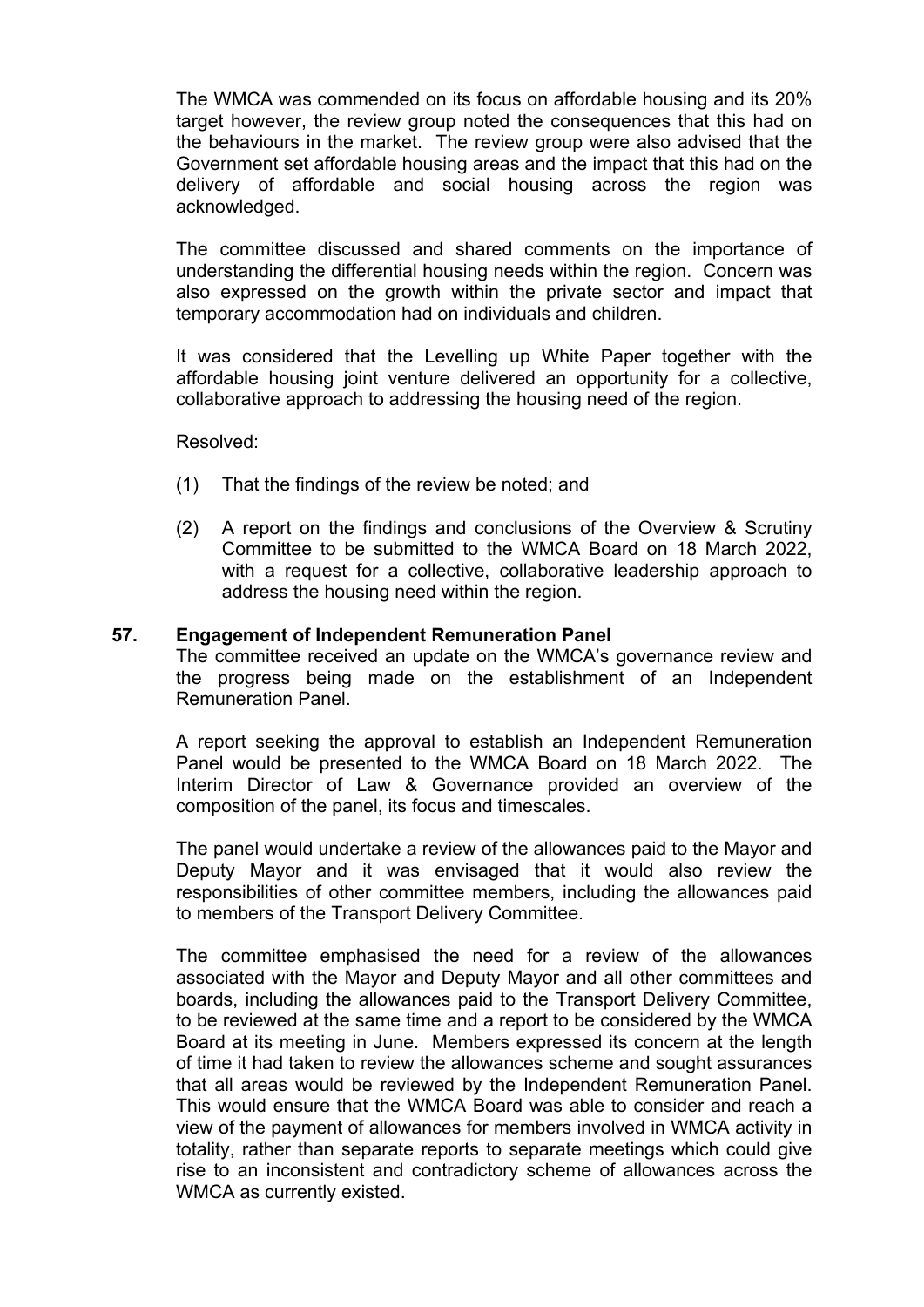#### Resolved:

(1) Whilst acknowledging the need for a full in-depth review to be undertaken, it was the expectation of the committee that the Independent Remuneration Panel reviewed the allowances paid to the Mayor and Deputy Mayor, Transport Delivery Committee and other committees and boards to enable the new arrangements to commence at the start of 2022/23.

[NB. Councillor Bob Grinsell declared an interest in this item as a member of the Transport Delivery Committee].

#### **58. Trailblazer Devolution Deal**

The committee considered a report of the Director of Inclusive Growth & Public Service Reform that provided an update on the proposed plans for coordinating the WMCA's response to the Government's invitation to negotiate a Trailblazer Devolution Deal.

The Levelling Up White Paper was published on 2 February 2022, and had challenged some of the existing orthodoxy on theories of regional growth and development and announced a number of policy initiatives for the West Midlands, including an Innovation Accelerator, £28m from the Brownfield Housing Fund and funding for Digital Bootcamps in the region.

It was reported that the West Midlands and Greater Manchester combined authorities had been invited to negotiate a Trailblazer Devolution Deal with government, in which the WMCA had been developing its proposition to Government that would be presented to the WMCA Board in June for consideration.

The committee discussed and shared comments on the importance of community engagement and transparency, the six capitals, social capital, the importance of understanding the differential spatial content within the region, the importance of owning the challenges within the region, powers relating to public health, fire and the Police & Crime Commissioner.

The committee stressed the need for community engagement to ensure the voice of the citizen was heard and that the WMCA was involving the wider community in shaping its future role.

Resolved:

- (1) The report be noted; and
- (2) The Overview & Scrutiny Committee to have oversight on any potential additional powers to be devolved to the WMCA including those relating to the Police & Crime Commissioner and, to be kept abreast of the progress being made in terms of the active engagement with communities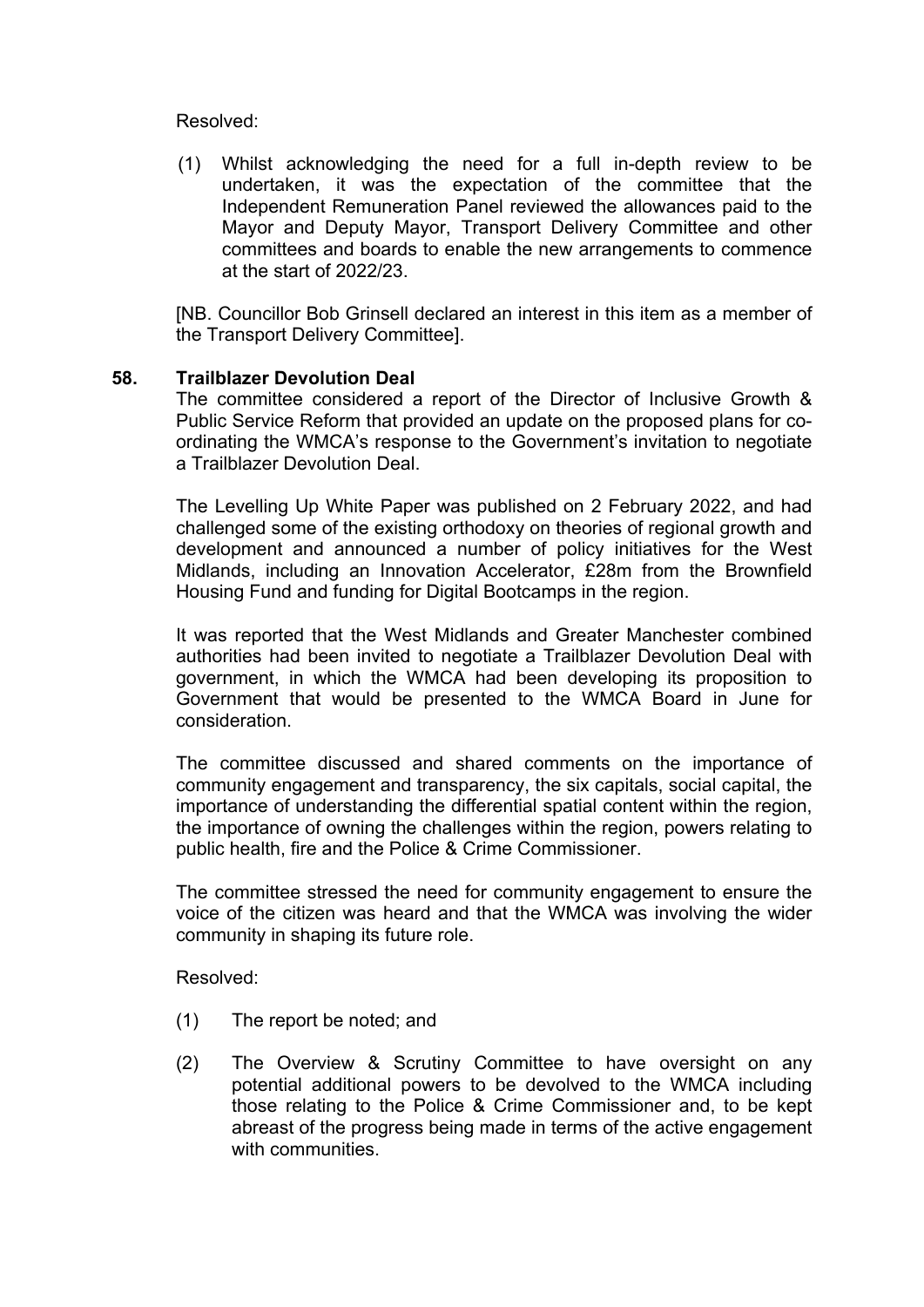# **59. West Midlands Plan for Growth**

The committee considered a report of the Chief Executive on the West Midlands Plan for Growth and the activities of the Economic Growth Board that had identified the need for interventions to be aligned and streamlined to catalyse additional growth in key clusters.

The committee noted the presentation that outlined the key findings and recommendations from the West Midlands Plan for Growth, which included a twin track approach capitalising on existing clusters of scale and strength and supporting nascent clusters and emerging technologies.

Whilst it was recognised that the Plan for Growth did not seek to be an economic wide strategy and that further work would be required to determine how the wider job sectors could be supported to create an inclusive economy, the committee expressed concern that these two areas of work were being undertaken separately and questioned how this work would be integrated to ensure that inclusive and social growth was being achieved.

Resolved:

- (1) The purpose and content of the West Midlands Plan for Growth be noted.
- (2) It be noted that the Economic Growth Board identified the need for interventions to be aligned and streamlined to catalyse additional growth in key clusters, and recognising a complex picture on economic functions, the Economic Growth Board agreed to establish a task and finish group, chaired by Councillor Ian Brookfield, to develop recommendations for aligning and streamlining economic development activity across organisations; and
- (3) The committee considered focussing predominately on this West Midlands Plan for Growth risks widening the inequality gap.

## **60. Annual Business Plan**

The committee considered a report of the Director of Director that provided the background to the development of the Annual Business Plan and overview of content and how it would be used, monitored and measured that supported the move towards data driven, evidence-based decision-making.

The Annual Business Plan was a vital link in the 'golden thread' between the WMCA Aims and Objectives. The ambition was to produce a plan setting out all activity to be delivered in 2022/23. The plan would provide a single source of the truth that delivered data that would be triangulated with the Strategic Risk Register and finance cost codes. In terms of monitoring and reporting, the performance against the Annual Business Plan would be reported to the WMCA Board half-yearly.

## Resolved:

(1) That the report be supported.